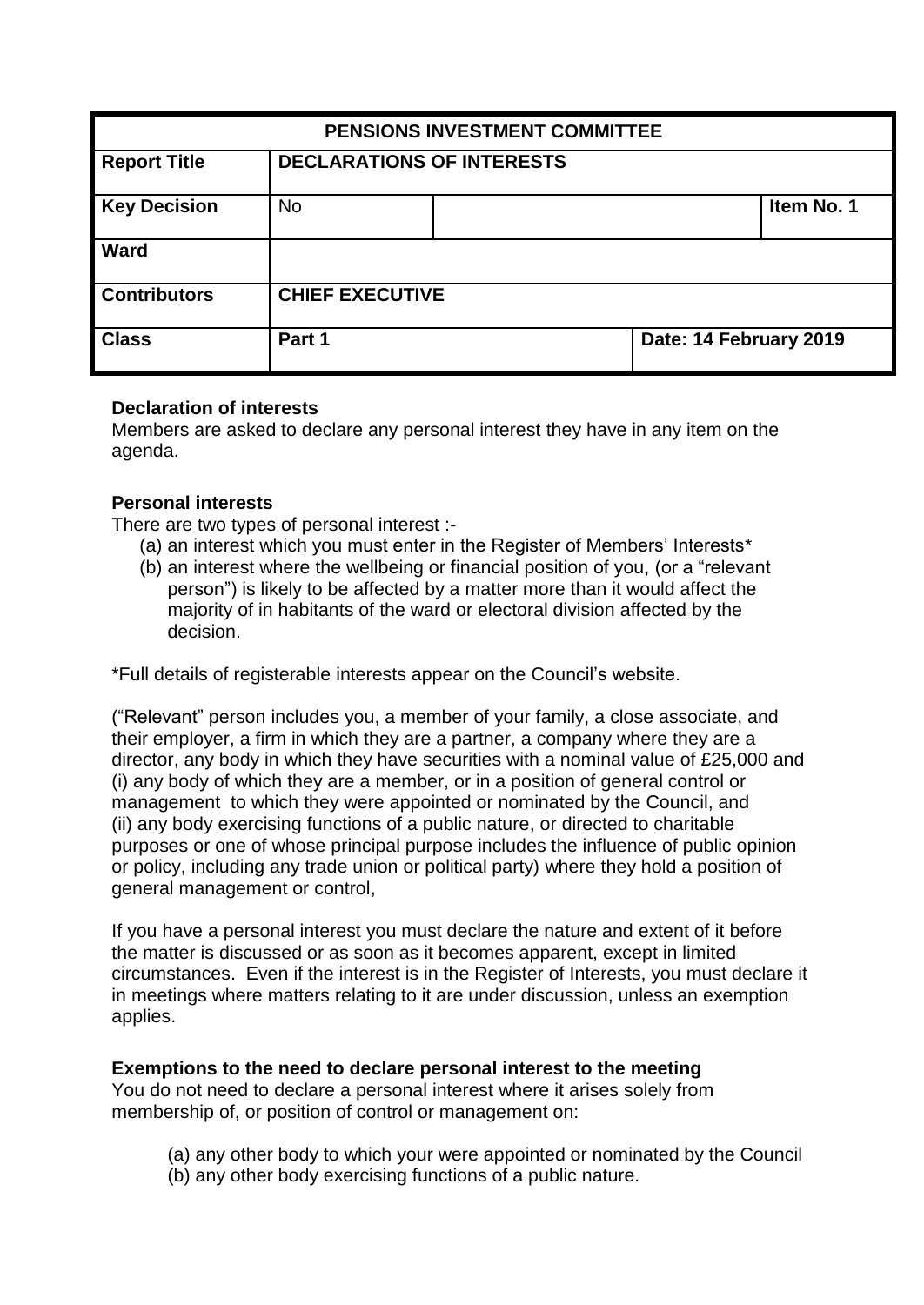In these exceptional cases, unless your interest is also prejudicial, you only need to declare your interest if and when you speak on the matter .

#### **Sensitive information**

If the entry of a personal interest in the Register of Interests would lead to the disclosure of information whose availability for inspection creates or is likely to create a serious risk of violence to you or a person living with you, the interest need not be entered in the Register of Interests, provided the Monitoring Officer accepts that the information is sensitive. Where this is the case, if such an interest arises at a meeting, it must be declared but you need not disclose the sensitive information.

### **Prejudicial interests**

Your personal interest will also be prejudicial if all of the following conditions are met:

- (a) it does not fall into an exempt category (see below)
- (b) the matter affects either your financial interests or relates to regulatory matters - the determining of any consent, approval, licence, permission or registration
- (c) a member of the public who knows the relevant facts would reasonably think your personal interest so significant that it is likely to prejudice your judgement of the public interest.

## **Categories exempt from being prejudicial interest**

- (a) Housing holding a tenancy or lease with the Council unless the matter relates to your particular tenancy or lease; (subject to arrears exception)
- (b) School meals, school transport and travelling expenses; if you are a parent or guardian of a child in full time education, or a school governor unless the matter relates particularly to the school your child attends or of which you are a governor;
- (c) Statutory sick pay; if you are in receipt
- (d) Allowances, payment or indemnity for members
- (e) Ceremonial honours for members
- (f) Setting Council Tax or precept (subject to arrears exception)

# **Effect of having a prejudicial interest**

If your personal interest is also prejudicial, you must not speak on the matter. Subject to the exception below, you must leave the room when it is being discussed and not seek to influence the decision improperly in any way.

# **Exception**

The exception to this general rule applies to allow a member to act as a community advocate notwithstanding the existence of a prejudicial interest. It only applies where members of the public also have a right to attend to make representation, give evidence or answer questions about the matter. Where this is the case, the member with a prejudicial interest may also attend the meeting for that purpose. However the member must still declare the prejudicial interest, and must leave the room once they